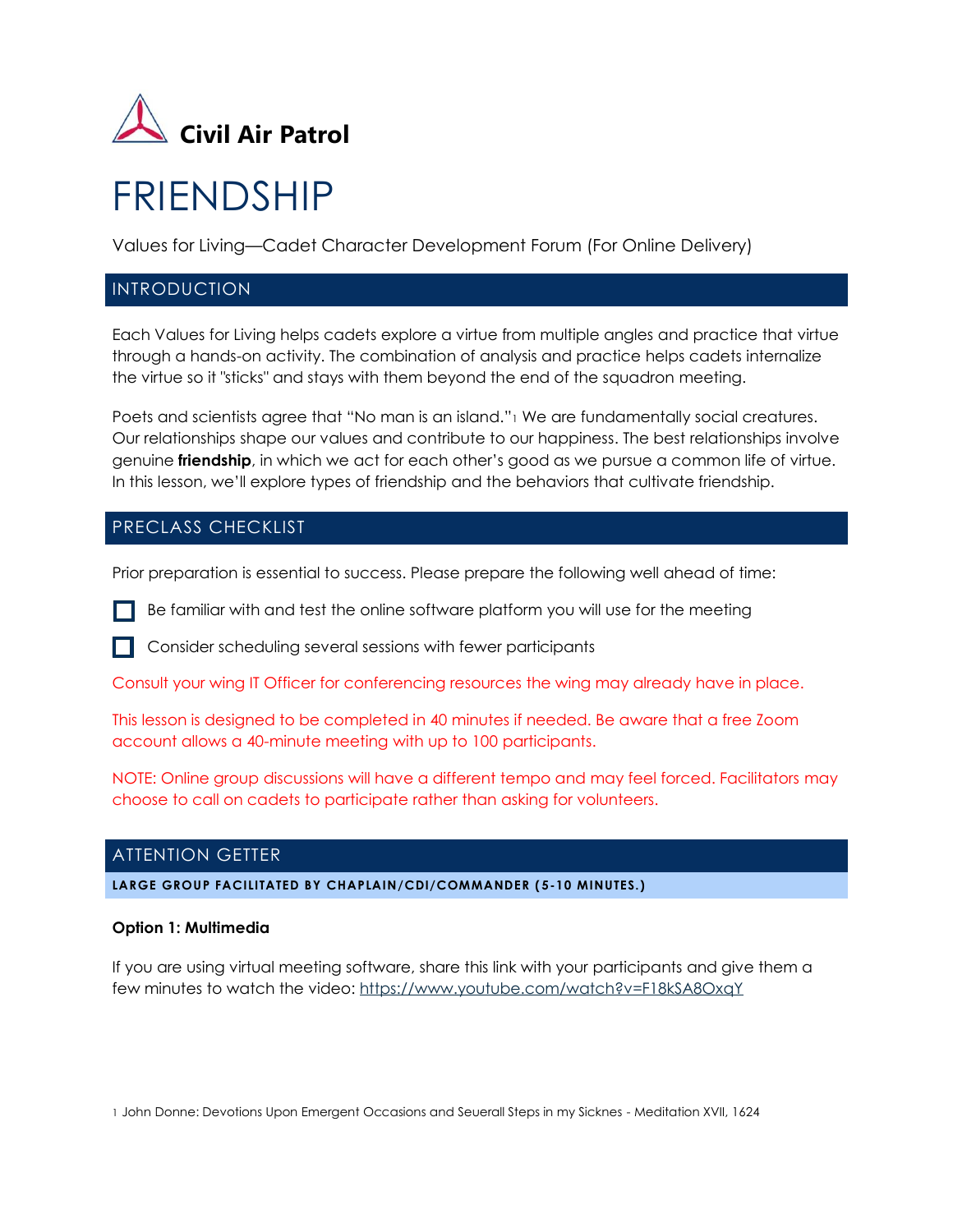**NOTE:** The discussion questions below refer to ideas and distinctions explained in this video. If possible, please use the media option. You are welcome to share the video link with your participants prior to the lesson.

#### **Option 2: Personal story**

Before the lesson, watch the video linked above. Once your lesson begins, share a story about a friend who inspired you and the positive effects each of you have had on the other's life. How are each of you better people because of the friendship? Explain the three kinds of friendship—pleasure, utility, and virtue—and explain why you think this friendship was a friendship of virtue.

## UNDERSTANDING THE DESIRED BEHAVIOR

#### **ONLINE GROUP FACILITATED BY CHAPLAIN/CDI/COMMANDER (10 MINUTES.)**

The following questions are designed to encourage cadet participation in an online meeting format. The facilitator should pose the question verbally and ask all participants to answer by typing a response into the meeting chat box. As appropriate, the facilitator may comment on the responses and ask follow-up questions. Be sure to point out trends and common answers.

- Be honest: are most of your friendships based on utility, pleasure, or virtue?
- Think of someone with whom you have (or might have) a friendship of virtue. Which qualities do you admire in that person?
- Which qualities do you have that someone else might admire?
- What sort of things do you expect from your friends?
- What could a friend do that would destroy your friendship?

## APPLICATION OF THE BEHAVIOR TO THEIR LIVES

**ONLINE GROUP FACILITATED BY CHAPLAIN/CDI/COMMANDER (10 MINUTES)**

The following questions require more thoughtful responses. Facilitators may ask for volunteers or call on specific cadets participating in the virtual meeting. Because some online meeting platforms limit meeting time, facilitators should choose a few of the following questions they would most like to discuss with the cadets.

- How do our Core Values help you be a better friend?
- How can our friends help us live the Core Values?
- Aristotle argued that "true friendships are infrequent because virtuous people are rare." Do you agree? Can people who aren't virtuous or aren't trying to become virtuous be friends?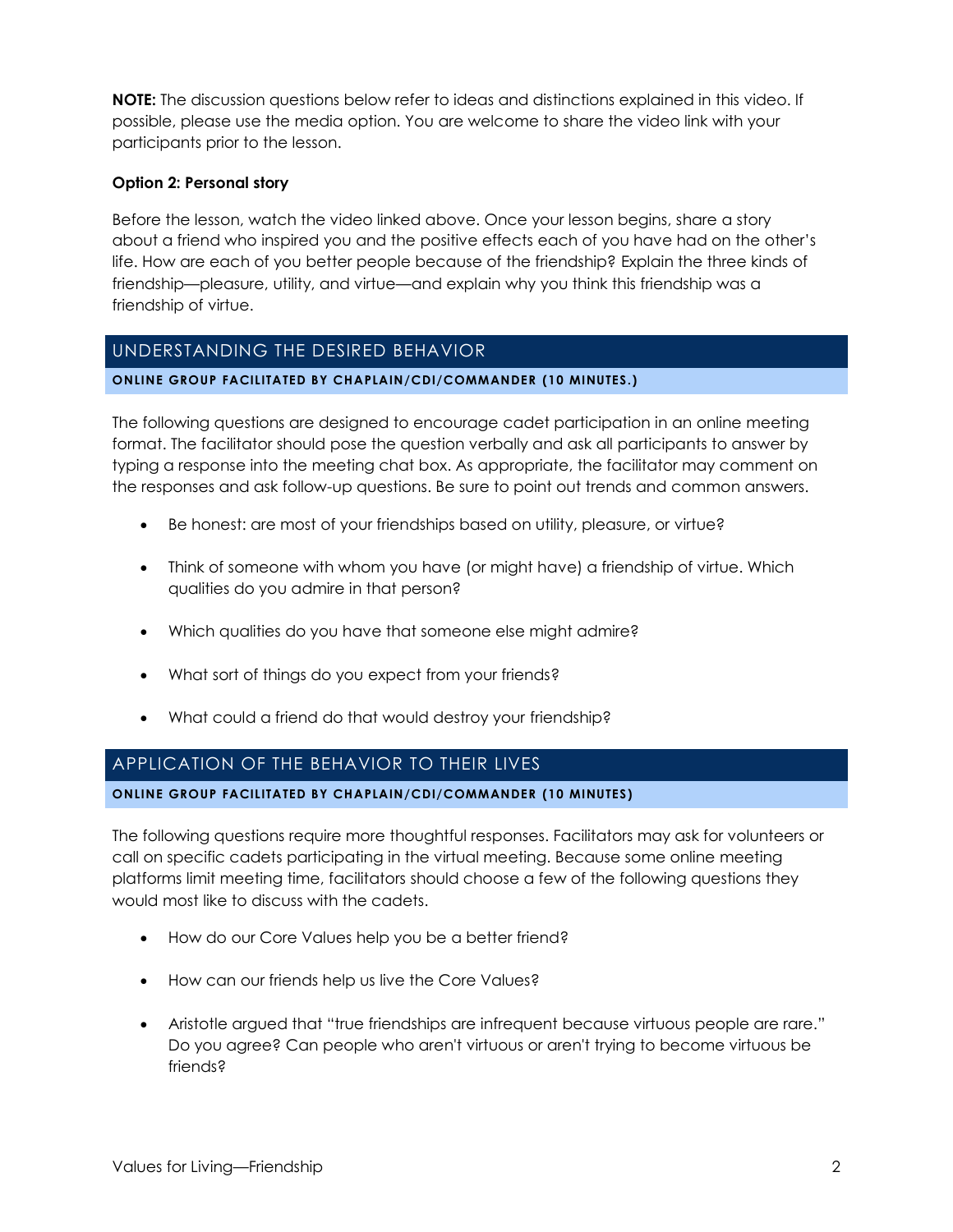- Aristotle observed that "wishing to be friends is quick work, but friendship is a slow ripening fruit." How do you grow or deepen a friendship?
- Friendship requires a shared life. Aristotle thought that people who are very different can't be friends because they have little in common and live in different worlds. What do you think? Can people who are very different be friends? Consider some examples:
	- o Can parents and children be friends?
	- o Can teachers and students be friends?
	- o Can senior members and cadets be friends?
	- o Can men and women be friends?
	- o Can bosses and their employees be friends?
- How is being a friend different from being a wingman?
- Friendship is often lived out in good conversations. Unfortunately, good conversations aren't always easy! Consider the following questions:
	- o How does our society make it difficult to have good conversations?
	- o What can we do to create the environment for good conversations?
	- o Which habits can we cultivate to help us be better conversationalists?
- How do you know when it's time to end a friendship? What is the best way to do this?

## ACTIVITY

#### **LED BY ONLINE INSTRUCTOR (10 MINUTES.)**

#### **Five Friends Worksheet**

Motivational speaker Jim Rohn argues that you are the average of the five people with whom you spend the most time. Social scientists agree that our friends influence our norms, the standards by which we behave and make decisions.

In this activity, you'll consider the five people with whom you spend the most time. You'll think about your relationships with those people. What kind of friendship do you share? What do you have in common? What do you admire in them? What do they admire in you? Are these friendships worth cultivating?

We've prepared a worksheet to help you through this exercise. You can download a copy at **<https://capchaplain.com/downloads/Friendship-Values-for-Living-Cadet-Worksheet.pdf>**. You may complete the worksheet electronically or print it to fil it out by hand.

**Note to Facilitators:** Allow the cadets a few minutes to start their worksheets but encourage them to spend time on the worksheet after the meeting thinking more deeply about their friendships.

After giving them a few minutes, ask for volunteers willing to share what they learned from this exercise. Has their assessment of their friendships changed as a result of thinking about